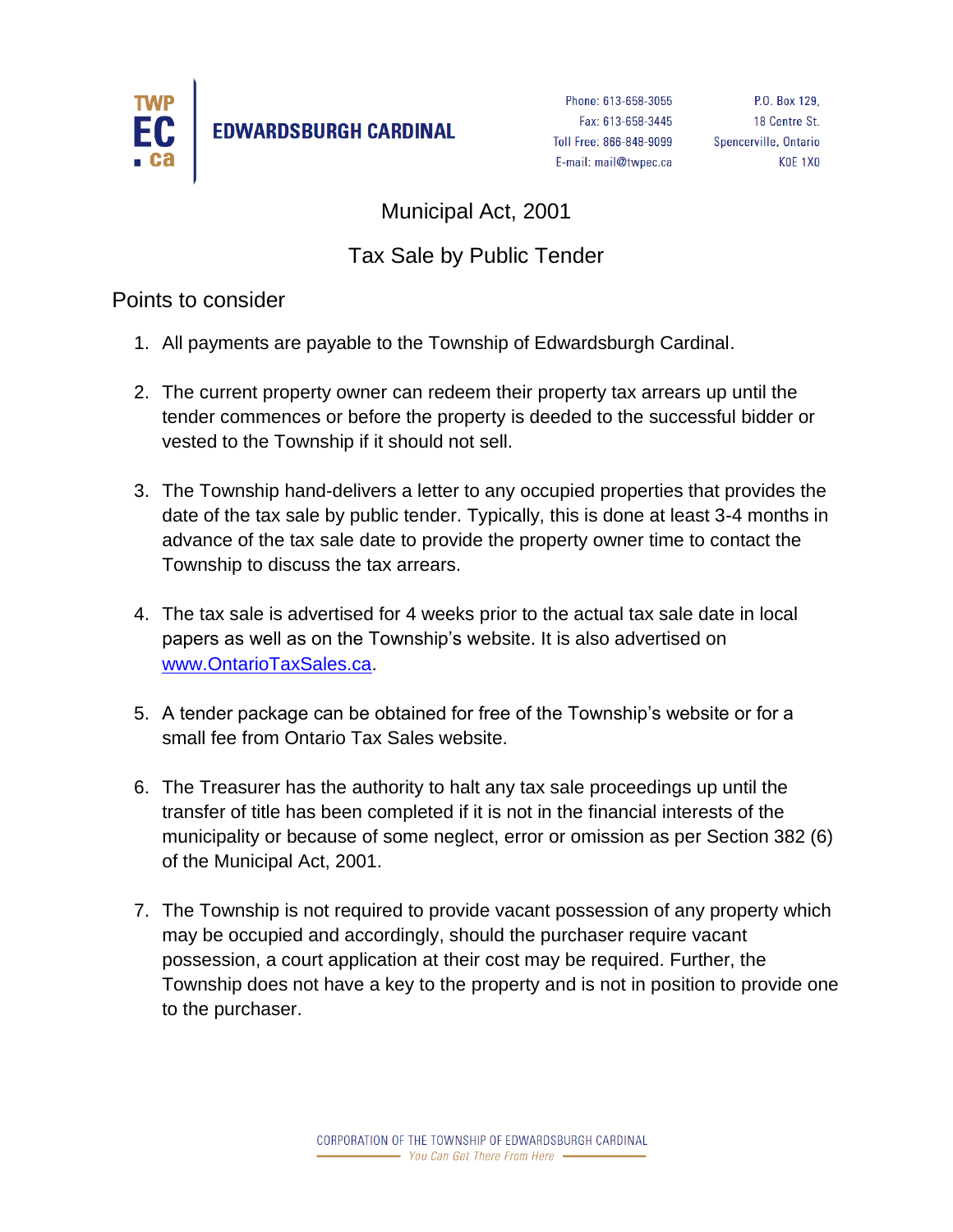

- 8. Any prospective bidder entering the eligible property being offered by tax sale prior to the tax sale may be subject to charges of trespassing being laid against them by the current property owner. The current owners have complete control of the property until after the completion of the deed registration to successful bidder. Please keep this in mind when doing your research!
- 9. The Treasurer is under no obligation to determine the value of the land before conducting the sale. All information that the Township has knowledge of about the property is identified in the Ontario Tax Sale property information sheet included in the tender package.
- 10.The Township is not responsible for providing a survey or reference plan to any parcel of land being offered for tax sale or for the condition of the property at the time of sale. When a property is purchased through the municipal tax sale process it "as is where is".
- 11.The Township makes no representation regarding the title or any other matters relating to the land to be sold. The potential bidder is responsible for ascertaining this information through Land Registry or other methods. The onus is on the potential bidder to conduct their own investigation into such concerns as zoning work orders, water, sewer, or local improvement charges, future development possibilities and potential building restrictions, etc.
- 12.When a municipality sells a property under the municipal tax sales process, and there is an outstanding mortgage/s on the property the mortgages are eliminated. This is true except when the mortgage is in favour of the "Crown" – the "Crown" meaning the Governments of Ontario and/or Canada, or one of their respective agencies. If a property is purchased with a Crown interest the purchaser is responsible to pay whatever is owing to the Crown. If the outstanding lien is not paid the Crown could seize the property at any given time.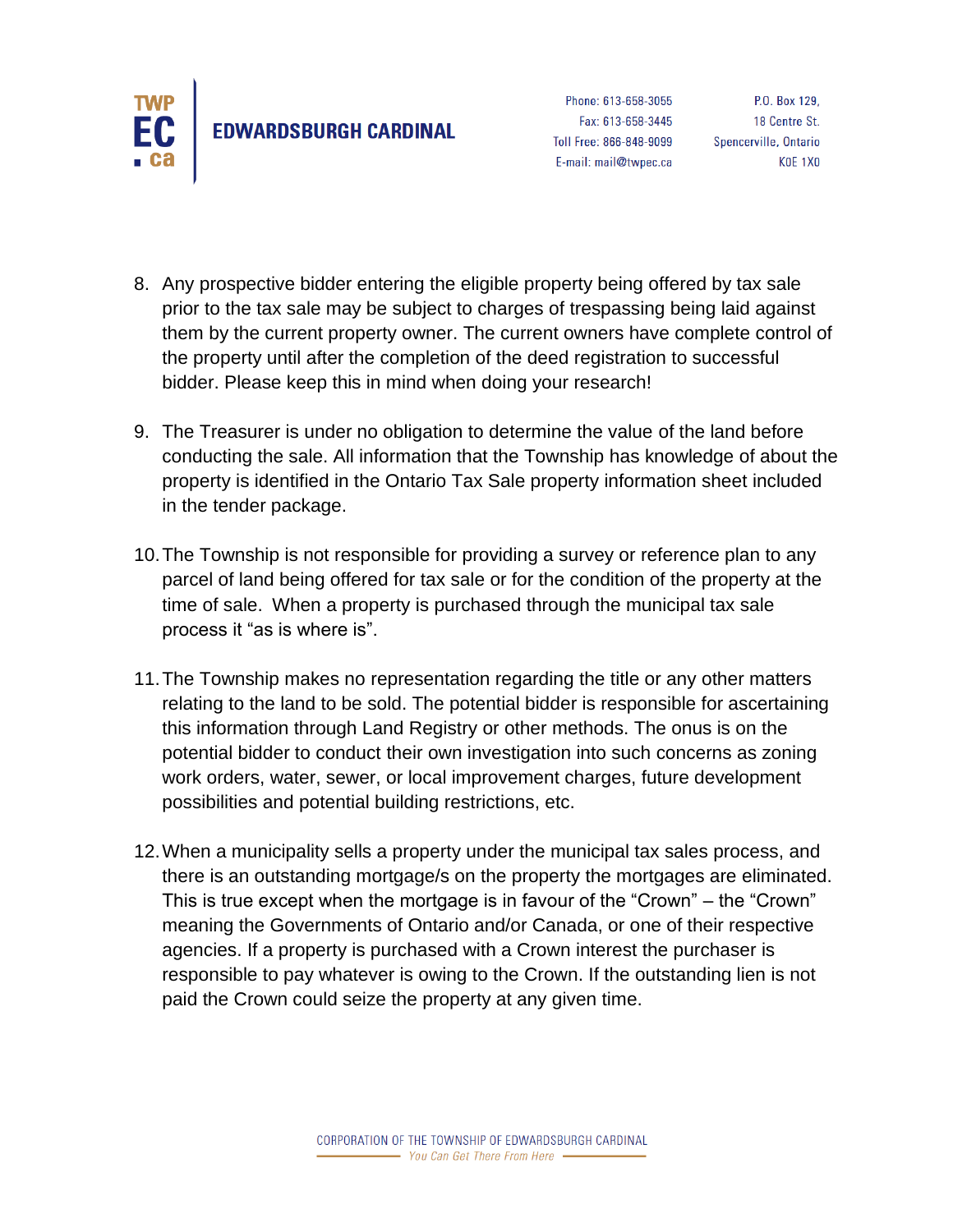

## **EDWARDSBURGH CARDINAL**

- 13.The successful tenderer is determined by the highest bid that meets the following requirements:
	- a. Tender shall be in Form 7
	- b. Typewritten or legibly handwritten in ink
	- c. Accompanied by a deposit of at least 20% of the tender amount, which deposit shall be made by way of money order, bank draft or certified cheque by a bank made payable to the Township of Edwardsburgh Cardinal.
	- d. Submitted in a sealed envelope which indicates on it that it is a tax sale and provides a short description or municipal address of the land sufficient to permit the Treasurer to identify the parcel of land to which the tender is related.
	- e. The sealed envelope must be delivered to the Township office at 18 Centre Street, Spencerville, ON to the attention of the Treasurer.
	- f. Each tender should relate to only one parcel of land for sale.
- 14.Successful purchasers must retain a lawyer to complete the purchase of any property for which their tender is accepted. The purchaser will be required to provide their lawyer's contact information upon receipt of documentation from the Township confirming that they are the successful tenderer.
- 15.The minimum bid listed in the tender advertisement is the amount outstanding as of the  $1<sup>st</sup>$  day of advertising.
- 16.Cancellation price means an amount equal to all tax arrears owing at any time respect of land together with all current real property taxes owing, interest and penalties thereon, any legitimate additional charges and all reasonable costs incurred by the municipality.
- 17.If no compliant tender is received or no tender equal to or greater than the cancellation price is put forth, the Township may receive title to the land by registering a notice of vesting.
- 18. Information regarding Land Transfer Tax can be found at [https://www.fin.gov.on.ca/en/tax/ltt/.](https://www.fin.gov.on.ca/en/tax/ltt/)